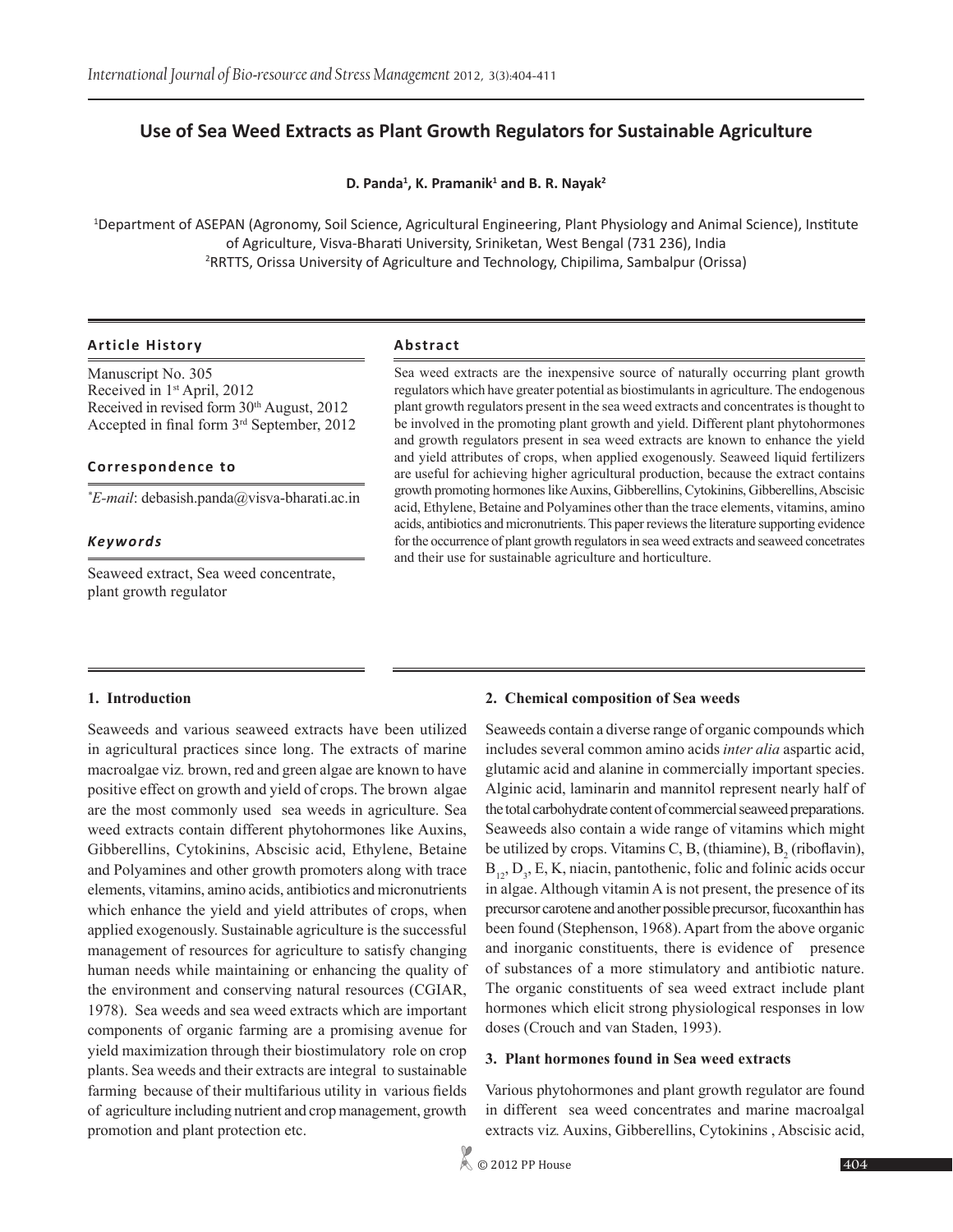Ethylene, Betaine and Polyamines and simulate plant growth when applied exogenously.

## *3.1. Auxins*

Auxins or auxin-like compounds are known to occur endogenously in many marine algae. The presence of indole-3-acetic acid (IAA) has been recorded in a range of marine algae, like *Nereocystis* spp*.*, *Ecklonia maxima*, *Macrocystis pyrifera*, *Ascophyllum nodosum*, *Porphyra perforata*, *Fucus vesiculosus, Caulerpa paspaloides* and *Sargassum heterophyllum* etc*.*  Indole-3-acetic acid (IAA) has also been found in *Caulerpa paspaloides*, *S. heterophyllum* and other algae. Auxin-like substances like phenyl-3-aceticacid (PAA), hydroxyphenyl aceticacid (OH-PAA) from *Undaria pinnatifida* extracts (Abe ., 1972 and 1974) and 3(hydroxyacetyl) indole in *Prionitis lanceolate* extracts (Bernart and Gerwick, 1990) have been reported. IAA has been found in hydrolyzed, liquified *A. nodosum* commercial preparation. The seaweed concentrate of the brown alga *Ecklonia maxima*, exhibits a remarkable root promoting ability when applied to cuttings, which is attributed to endogenous indoles like Indole-3-carboxylic acid (ICA); N,N-dimethyltryptamine; indole-3-aldehyde (IAId); and in addition, iso-indole, 1, 3-dione (N-hydroxyethylphthalimide) in the extracts (Crouch and Van Staden,1991). In higher plants

| Table 1: Extracts of some Sea weeds with growth stimulant |  |  |  |
|-----------------------------------------------------------|--|--|--|
| role in Agriculture and Horticulture                      |  |  |  |

| S1. | Species                  | Algal type  | Application |
|-----|--------------------------|-------------|-------------|
| No  |                          |             |             |
| 1   | Ascophyllum nodosum      | Brown algae | <b>PGS</b>  |
| 2   | Macrocycstis pyrifera    | Red algae   | <b>PGS</b>  |
| 3   | Ecklonia maxima          | Brown algae | <b>PGS</b>  |
| 4   | Durvillea antarctica     | Brown algae | <b>PB</b>   |
| 5   | Durvillea protatorum     | Brown algae | <b>PGS</b>  |
| 6   | Porphyra perforata       | Red algae   | <b>PGS</b>  |
| 7   | <i>Fucus vesiculosus</i> | Brown algae | <b>PGS</b>  |
| 8   | Caulerpa paspaloides     | Green algae | <b>PGS</b>  |
| 9   | Sargassum                | Brown algae | <b>PGS</b>  |
|     | heterophyllum            |             |             |
| 10  | Nereocystis spp.         | Red algae   | PGS         |
| 11  | Chara globularis         | Brown algae | <b>PGS</b>  |
| 12  | Sargassum muticum        | Brown algae | <b>PGS</b>  |
| 13  | Enteromorpha prolifera   | Green algae | <b>PGS</b>  |
| 14  | Cyanidium caldarium      | Red algae   | <b>PGS</b>  |
| 15  | Laminaria digitata       | Brown algae | <b>PGS</b>  |
| 16  | Ulva lactuca             | Green algae | GR          |

PGS: Plant growth stimulant; PB: Plant biostimulant; GR: Growth retardant

IAA occurs as an inactive conjugate with carboxyl groups, glycans, amino acids, and peptides, which, upon hydrolysis, are converted to free active IAA (Bartel 1997), where as in marine algae, it occurs as conjugates of indole and amino acids (Stirk et al., 2004).

# *3.2. Cytokinins*

Cytokinin is the most common phytohormone recorded from sea weed extracts. Cytokinins have been detected in fresh seaweeds (Hussein and Boney 1969) a well as seaweed extracts (Brain and others 1973). The cytokinins present in seaweed extracts include trans-zeatin, trans-zeatin riboside, and dihydro derivatives of these two forms (Stirk and van Staden 1997). Seawater taken from the *Fucus-Ascophyllum* zone is found to contain cytokinin as 6-(3-methyl-2-butenylamino) purine. Different cytokinins like Iso-pentenyl adenosine, zeatin, zeatin riboside, dihydrozeatin, iso-pentenyladenine, 2-hydroxy-6-methylaminopurine and 2-hydroxy-1-methylzeatin have been reported from *Sargassum muticum*, *Porphyra perforata* and *Chara globularis.* Most crop responses to seaweed are thought to be primarily due to the cytokinin group of plant hormones. Seaweed extracts with cytokinin activity are capable of producing physiological change, even when applied at low concentrations used under field conditions. Several cytokinins like trans-zeatin, trans-zeatin riboside and their dihydro derivatives; iso-pentenyladenine; iso-pentenyl adenosine and several cytokinin glucosides have been identified and quantified in a several seaweed extracts.

## *3.3. Gibberellins*

The presence of gibberellin-like substances in seaweeds is well known. The presence of gibberellic acid in *Enteromorpha prolifera* and *Ecklonia radiata* has been confirmed (Jennings, 1968). At least two compounds have been recorded that behave like the gibberellins  $GA_3$  and  $GA_7$ , although these may be vitamins  $A_1$ , and  $A_4$  (Stephenson, 1968). A terpenoid, α-tocopherol a major component of the E group of vitamins present in sea weeds, may mimic gibberellin activity(Gopala, 1984; Jensen,1969). Gibberellin-like compounds are also readily found in a diversity of seaweeds. It is thought that these compounds may break down during the manufacturing process. Gibberellin activity has been found in some freshly made-up seaweed preparations.

## *3.4. Abscisic Acid*

The presence of water soluble growth inhibitors like Abscisic acid has been confirmed in *Laminaria digitata*, *Ascophyllum nodosum* (Hussian and Boney,1973) and *Ulva lactuca* (Hartmann and Kester,1983). There is presence of higher level of abscisic acid in some commercial extracts of *A. nodosum*. ABA is also present in the green algae *Enteromorpha compressa* (Niemann and Dorfiiing, 1980). The water-soluble growth inhibitors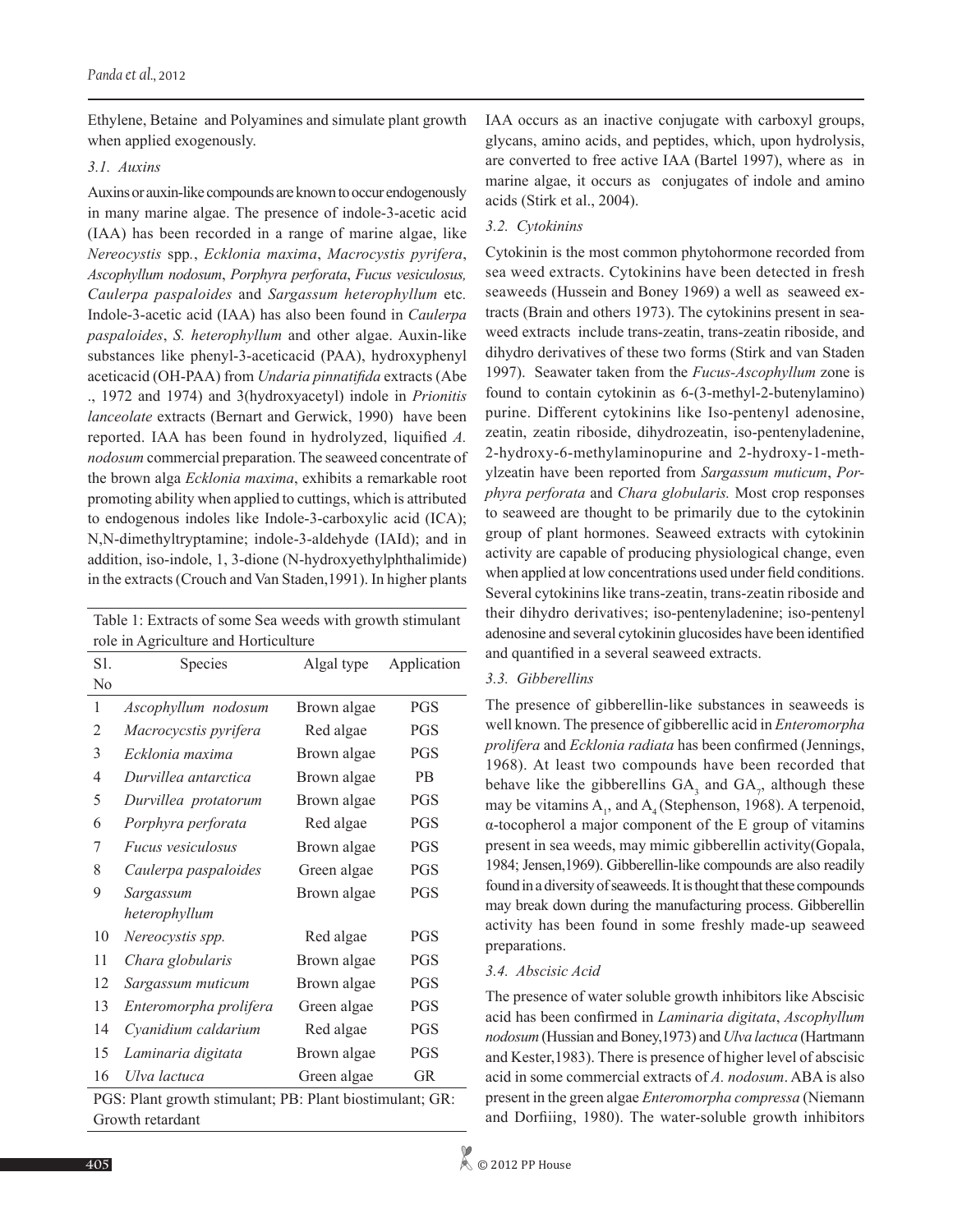extracted from *Laminaria digitata* and *A. nodosum* resulted in marked inhibition of lettuce hypocotyl growth (Hussain and Boney 1973).

## *3.5. Ethylene*

There are few studies on ethylene, but the precursor of ethylene,1-Aminocyclopropane-1-carboxylic acid (ACC) was found in the sea weed concentrate prepared from the brown kelp *E. maxima*. The level of the ethylene-releasing compound was estimated as 9.29 nmol ml<sup>-1</sup>(Nelson and Van Staden, 1985). The presence of ethylene in SWC, however, still remains to be demonstrated.

#### *3.6. Betaines*

Betaines are the compounds found in the extracts of sea weeds which behave like cytokinins. Betaines have been isolated from many of the species of brown algae used for the production of seaweed extracts. *Ascophyllum nodosum* extracts contain c-aminobutyric acid betaine, d-aminovaleric acid betaine and laminine whilst *Laminaria* species have a range of betaines including glycine betaine (Blunden et al., 1986). In plants, betaines serve as a compatible solute that alleviates osmotic stress induced by salinity and drought stress;however, other roles have also been suggested (Blunden and Gordon,1986), such as enhancing leaf chlorophyllcontent of plants following their treatment with sea weed extracts (Blunden et al., 1997). This increase in chlorophyll content may be due to a decrease in chlorophyll degradation (Whapham et al., 1993). Yield enhancement effects due to improved chlorophyll content in leaves of various crop plants have been attributed to the betaines present in the seaweed (Genard et al., 1991; Blunden et al*.* 1997). It has been indicated that betaine may work as a nitrogen source when provided in low concentration and serve as an osmolyte at higher concentrations (Naidu et al*.*, 1987). Betaines have been shown to play a part in successful formation of somatic embryos from cotyledonary tissues and mature seeds of tea (Wachira and Ogada 1995; Akula et al*.* 2000).

## *3.7. Polyamines*

The polyamines are a group of compounds that act as plant growth regulators but are not classified as plant hormones. These are a class of compounds, which have several amino groups replacing hydrogen usually in alkyl chain e.g. *putrescine, spermidine and spermine*. Polyamines are known to have significant effect on the stability of various conformational states of RNA and DNA and are often associated with important phases in cell division cycle. They also impart membrane stability to different cellular membranes. Several polyamines have been determined in the unicellular thermoacidophilic red alga, *Cyanidium caldarium* (Hamana et al., 1990). As polyamines affect a wide range of physiological growth processes, the occurrence of these compounds in seaweed products could influence plant growth. At present they have not been recorded in commercial seaweed products.

## **4. Effect of Sea weed extracts on Plant Growth and Yield**

Sea weed extracts affects various aspects of growth and development including overall health of the plants. The effect of sea weed extracts on crop plants can be discussed on the aspects like root development and mineral absorption, effect on shoot growth and photosynthesis, effect on crop yield and vegetative propagation.

## *4.1. Root development and mineral absorption*

Seaweed products promote root growth and development (Metting et al., 1990; Jeannin et al., 1991). The root-growth stimulatory effect is more pronounced when extracts were applied at an early growth stage in maize, and the response was similar to that of auxin, an important root growth-promoting hormone (Jeannin et al., 1991). SWC application is found to reduce transplant shock in seedlings of marigold, cabbage and tomato by increasing root size and vigor. SWC treatment enhanced both root: shoot ratios and biomass accumulation in tomato seedlings and wheat by stimulating root growth, indicating that the components in the seaweed had a considerable effect on root development. The root-growth-promoting activity is observed when the seaweed extracts are applied either to the roots or as a foliar spray (Biddington and Dearman 1983; Finnie and van Staden 1985). The concentration of SWC is a critical factor in its effectiveness as in tomato plants high concentrations(1:100 seaweed extract: water) inhibits root growth but stimulatory effects are found at a lower concentration (1:600). Biostimulants in general are capable of affecting root development by both improving lateral root formation and increasing total volume of the root system (Atzmon and van Staden, 1994; Vernieri et al., 2005). An improved root system could be influenced by endogenous auxins as well as other compounds in the extracts. Seaweed extracts improve nutrient uptake by roots, resulting in root systems with improved water and nutrient efficiency, thereby causing enhanced general plant growth and vigor.

## *4.2. Effect on Shoot Growth and Photosynthesis*

Seaweeds and seaweed products enhance plant chlorophyll content (Blunden et al., 1997). Application of a low concentration of *Ascophyllum nodosum* extract to soil or on foliage of tomatoes produced leaves with higher chlorophyll content than those of untreated controls. This increase in chlorophyll content is due to reduction in chlorophyll degradation, which might be caused in part by betaines in the seaweed extract. Glycine betaine delays the loss of photosynthetic activity by inhibiting chlorophyll degradation during storage conditions in isolated chloroplasts. The extracts of *Ascophyllum nodosum* have been shown to affect the root growth of Arabidopsis at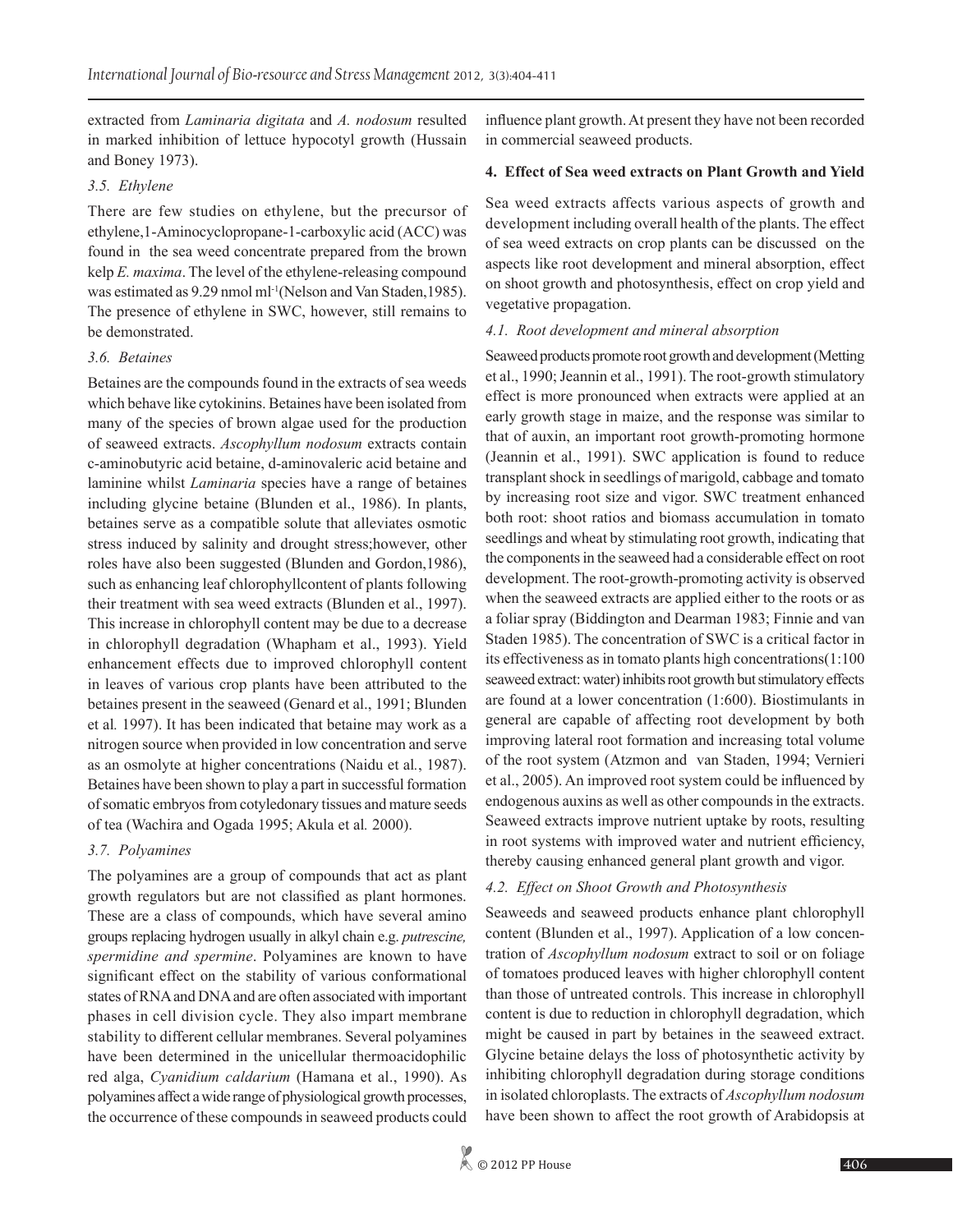(Rayorath et al., 2008).

*4.3. Effect on crop yield*

very low concentrations  $(0.1 \text{ g L}^{-1})$ , whereas plant height and number of leaves were affected at concentrations of 1 g  $L<sup>1</sup>$ 

Plants treated with extracts shows growth enhancement effects over control plants; for example, plants treated with *A. nodosum* extract were at a more advanced developmental stage when compared with untreated plants and the effect is concentration dependent. Application of Sea weed extracts improves plant

Seaweed extracts probably encourage flowering by initiating

mineral uptake by the roots and in the leaves.

cytokinins (Featonby-Smith and van Staden 1983a, b, 1984). Cytokinins in vegetative plant organs are associated with nutrient partitioning, whereas in reproductive organs, high levels of cytokinins may be linked with nutrient mobilization. Cytokinin in sea weed concentrate shifts distribution of photosynthate from vegetative parts (roots, stem, and young leaves) to the developing fruit and promotes fruit development. Seaweed extract induces early flowering and increases fruit yield when sprayed on tomato plants during the vegetative stage, producing large sized fruits with superior quality (Crouch and van Staden,1992). Seaweed concentrates trigger early flowering

in seaweed-treated plants are thought to be associated with the hormonal substances present in the extracts, especially

| Table 2: Different physiological roles of Sea weed extracts similar to plant growth regulators |                                |                                                                                                                     |                                                  |
|------------------------------------------------------------------------------------------------|--------------------------------|---------------------------------------------------------------------------------------------------------------------|--------------------------------------------------|
| S1<br>No.                                                                                      | Plant growth<br>regulators in  | Implied physiological roles similar to plant growth regulators                                                      | References                                       |
|                                                                                                | Seaweed extract                |                                                                                                                     |                                                  |
| $\mathbf{1}$                                                                                   | Auxin as IAA                   | a. Extract of Ecklonia maxima exhibited remarkable root-promoting                                                   | Crouch et al., 1992;                             |
|                                                                                                | and conjugates                 | activity on mung bean                                                                                               | Crouch and van                                   |
|                                                                                                | of indole and                  | b. Increased rooting in marigold (Tagetus patula) by treatment with                                                 | Staden, 1991;                                    |
|                                                                                                | amino acids                    | Ecklonia maxima extracts (10% SWC Kelpak) for about 18 hours                                                        | Crouch et al., 1990                              |
|                                                                                                |                                | c. Seaweed extracts improve water and nutrient uptake by roots                                                      | Crouch and van                                   |
|                                                                                                |                                | with improved water and nutrient efficiency, thereby causing                                                        | Staden, 1991;                                    |
|                                                                                                |                                | enhanced general plant growth and vigor.                                                                            |                                                  |
| 2                                                                                              | Cytokinins as<br>trans-zeatin, | a. Photosynthates partitioning and nutrient mobilization in treated<br>plants                                       | Stirk and van Staden, 1997;<br>Hahn et al, 1974; |
|                                                                                                | trans-zeatin                   | b. Seaweed extracts contain substantial amounts of cytokinins which                                                 | McKersie and Leshem                              |
|                                                                                                | riboside, and                  | is known to mitigate abiotic stress-induced free radicals                                                           | 1994; Fike et al. 2001                           |
|                                                                                                | dihydro                        | (i) by antioxidative enzyme activities which scavenges several                                                      | Ayad, 1998; Fike et al.,                         |
|                                                                                                | derivatives of                 | reactive oxygen species (ROS)                                                                                       | 2001                                             |
|                                                                                                | these two forms                | (ii) direct scavenging by preventing ROS formation by inhibiting                                                    | Featonby-Smith and van                           |
|                                                                                                |                                | xanthine oxidation                                                                                                  | Staden 1983a, b, 1984                            |
|                                                                                                |                                | c. Yield increases in seaweed-treated plants are thought to be<br>associated with cytokinin present in the extracts |                                                  |
| 3.                                                                                             | Gibberellins                   | a. Using the lettuce hypocotyl bioassay, the presence of Gibberellins                                               | William et al., 1976                             |
|                                                                                                |                                | in the extracts of Ascophyllum nodosum has been detected                                                            | Rayorath et al., 2008                            |
|                                                                                                |                                | b. A nodosum extract induce amylase activity independent of $GA3$                                                   |                                                  |
|                                                                                                |                                | and might act in concert with GA-dependent amylase production                                                       |                                                  |
|                                                                                                |                                | leading to enhanced germination and seedling vigor in barley                                                        |                                                  |
| 4.                                                                                             | Ethylene                       | Not known                                                                                                           |                                                  |
| 5.                                                                                             | Abscisic acid                  | The water-soluble growth inhibitors extracted from Laminaria                                                        | Hussain and Boney, 1973;                         |
|                                                                                                |                                | digitata and A. nodosum resulted in marked                                                                          | Tietz et al.,                                    |
|                                                                                                |                                | inhibition of lettuce hypocotyl growth                                                                              | 1989; Kingman and                                |
|                                                                                                |                                |                                                                                                                     | Moore, 1982                                      |
| 6.                                                                                             | <b>Betaines</b>                | Increase in chlorophyll content in treated plants by reducing                                                       | Whapham et al., 1993                             |
|                                                                                                |                                | chlorophyll degradation                                                                                             |                                                  |
| 7.                                                                                             | Polvamines                     | Not known                                                                                                           |                                                  |

*Panda et al.,* 2012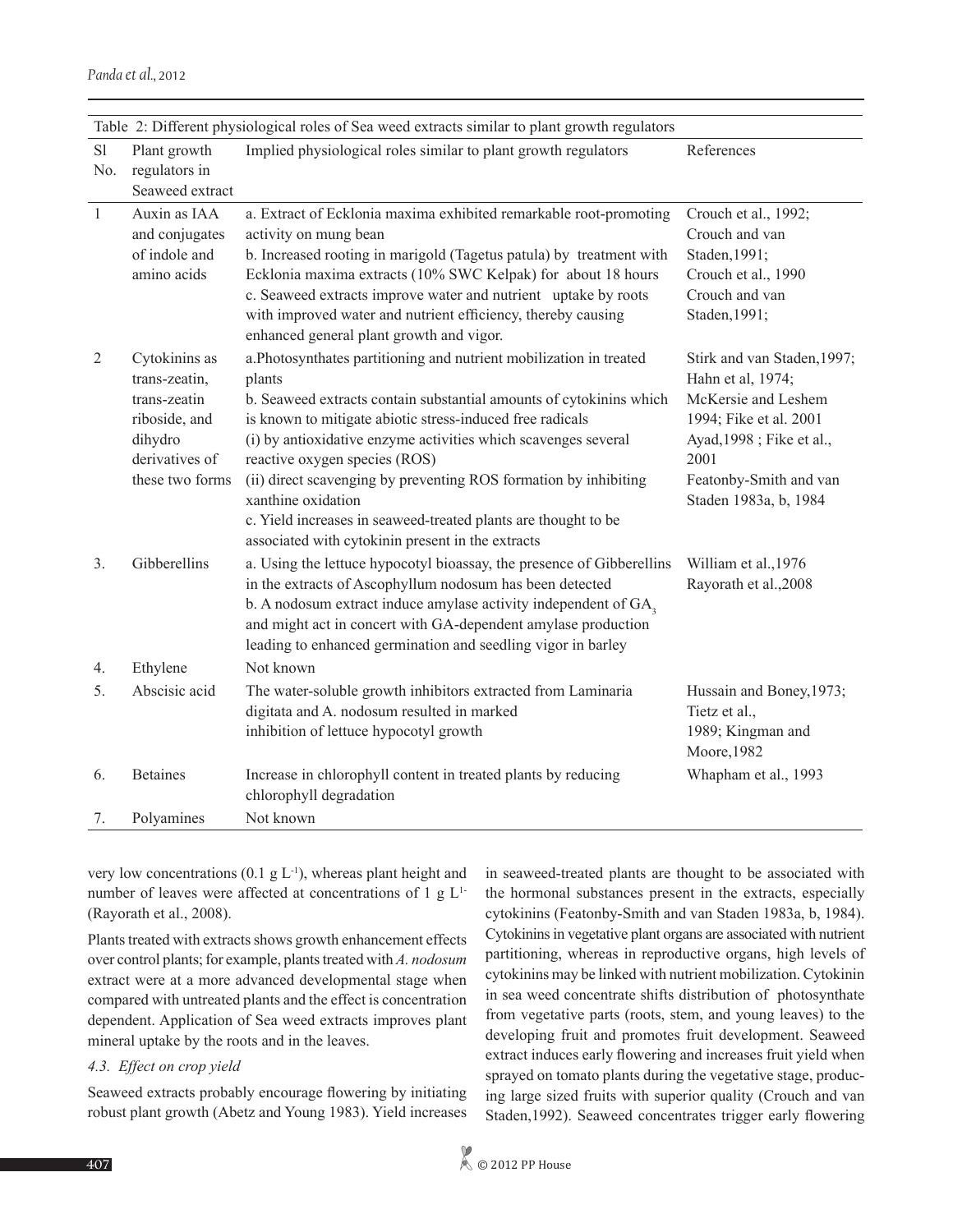| Table 3: Physiological effects elicited by seaweed extracts and possible mechanism(s) of bioactivity |                                                                   |                                                             |  |  |
|------------------------------------------------------------------------------------------------------|-------------------------------------------------------------------|-------------------------------------------------------------|--|--|
| Mode of application                                                                                  | Effects                                                           | Possible Mechanisms                                         |  |  |
| Aerial application                                                                                   |                                                                   |                                                             |  |  |
| 1. Seed treatment                                                                                    | • Growth responses                                                |                                                             |  |  |
| 2. Seedling dip                                                                                      | 1. Improved shoot and root growth                                 | • Modulation of phytohormones                               |  |  |
| 3. Foliar spray                                                                                      | 2. Higher flowering and fruit set                                 | • Increased photosynthetic efficiency and                   |  |  |
|                                                                                                      | 3. Better yield                                                   | carbon assimilation                                         |  |  |
|                                                                                                      |                                                                   | • Delayed senescence                                        |  |  |
|                                                                                                      | • Biotic stress resistance                                        | • Antimicrobial                                             |  |  |
|                                                                                                      | 1. Resistance to fungal, bacterial                                | • Antifeedant and insect repellant                          |  |  |
|                                                                                                      | and viral pathogens                                               | • Up regulation of disease resistance genes                 |  |  |
|                                                                                                      | 2. Resistance to insect pests                                     | e.g. PR genes                                               |  |  |
|                                                                                                      | • Abiotic stress resistance                                       | • Reduced transpiration                                     |  |  |
|                                                                                                      | 1. Salt and drought resistance                                    | • Enhanced stomatal conductance                             |  |  |
|                                                                                                      | 2. Freezing and chilling resistance<br>3. Enhanced photosynthesis | • Upregulation of subset of stress resistance<br>metabolome |  |  |
|                                                                                                      | • Enhanced nutritional quality                                    | • Altered metabolism                                        |  |  |
|                                                                                                      |                                                                   | • Upregulation of biosynthetic enzyme                       |  |  |
| Soil application                                                                                     |                                                                   |                                                             |  |  |
| 1. Incorporation of                                                                                  | • Suppression of soil borne                                       | • Antimicrobial                                             |  |  |
| marine bioproducts                                                                                   | • diseases and nematodes                                          | • Enhanced growth of friendly microbes                      |  |  |
| 2. Soil drenching                                                                                    | • Abiotic stress resistance                                       | • Anti-infective                                            |  |  |
| 3. Addition of extracts                                                                              | • Improved modulation                                             | • Altered metabolism                                        |  |  |
| to hydroponics                                                                                       | • Promote plant growth promoting                                  | • Modulation of root exudates                               |  |  |
|                                                                                                      | · rhizobacteria                                                   | • Differential expression of signal                         |  |  |
|                                                                                                      |                                                                   | molecules                                                   |  |  |
|                                                                                                      |                                                                   | • and biosynthetic enzymes                                  |  |  |
|                                                                                                      | • Water and low temperature stress resistance                     | • Altered root architecture                                 |  |  |
|                                                                                                      |                                                                   | • Efficient water and nutrient uptake                       |  |  |

and fruit set in a number of crop plants. Sea weed extract of *Ecklonia maxima* is found to increase the number of flowers and seeds flower<sup>1</sup> head in marigold when applied immediately after transplanting (Aldworth and van Staden,1987).

Application of Ascophyllum nodosum extract has been shown to increase the yield of cauliflower, lettuce, and maize (Abetz and Young 1983; Jeannin et al., 1991). Foliar application of *Ecklonia maxima* extracts is known to enhance yield in bean, wheat, barley and peppers (Nelson and van Staden,1984; Beckett and van Staden, 1989; Featonby-Smith and van Staden, 1987; Arthur et al., 2003). *Ascophyllum nodosum* extract has also been shown to have positive effects on the yield of Thompson seedless grape (Norrie and Keathley,2006).

## *4.4. Role in vegetative propagation*

Seaweed products are exploited in conventional vegetative propagation (Crouch and van Staden 1991; Atzmon and van Staden 1994; Kowalski et al., 1999) in many crop species. It is a common practice to apply auxins exogenously to enhance rooting in cuttings in certain species that are difficult to root. Increased rooting has been observed in marigold (*Tagetus patula*) treated with 10% the sea weed concentrate Kelpak (*Ecklonia maxima*) for about 18 hours (Crouch and van Staden 1991). Similarly, Kelpak, when applied at a 1:100 dilution, is found to increase the number of rooted cuttings and improve the vigor of the roots in difficult-to-root cuttings of *Pinus pinea* (Atzmon and van Staden 1994). Foliar application of commercial liquid seaweed extract from *Ascophyllum nodosum*, supplemented with BA and IBA, enhances the number of propagules (crown divisions) plant<sup>-1</sup> in the ornamental herbaceous perennial *Hemerocallis* sp (Leclerc et al., 2006).

## *4.5. Role in alleviation of different abiotic stresses in crop plants*

Abiotic stresses such as drought, salinity, and temperature extremes can reduce the yield of major crops and limit agricultural production worldwide. Salinity and drought are becoming wide spread in many regions of the world, with an estimated 50%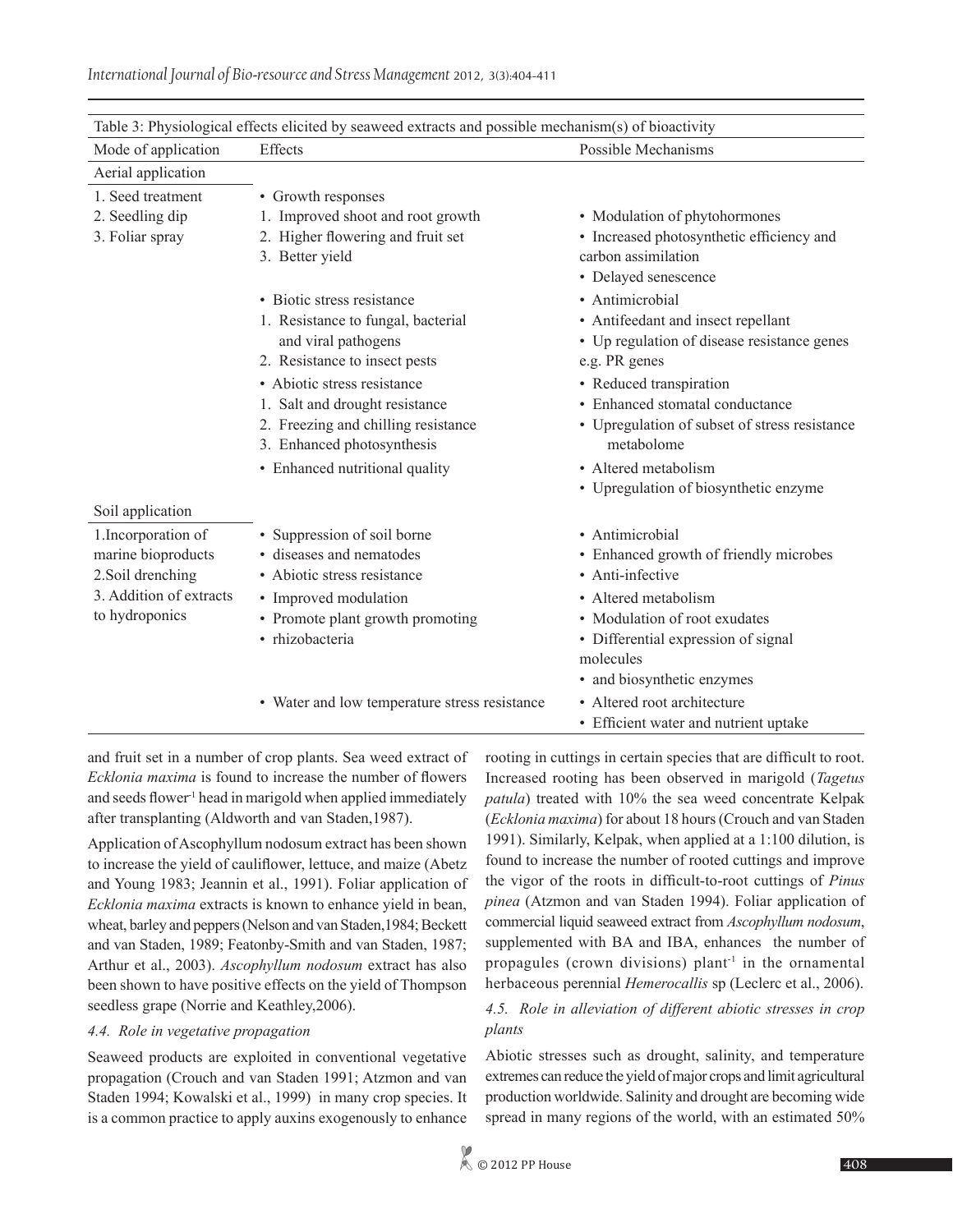of all arable lands possibly being salinized by 2050 (Flowers and Yeo 1995). Many abiotic factors such as drought, salinity, and temperature are manifested as osmotic stress and cause secondary effects like oxidative stress, leading to an accumulation of reactive oxygen species (ROS) such as the superoxide anion and hydrogen peroxide. These are known to damage DNA, lipids, carbohydrates, and proteins and also cause aberrant cell signaling. Seaweed extracts from *Ascophyllum nodosum* have been shown to contain betaines, including gamma-amino butyric acid betaine, 6-aminovaleric acid betaine, and glycinebetaine. Plants sprayed with seaweed extracts also exhibit enhanced salt and freezing tolerance (Mancuso et al., 2006). Commercial formulations of *Ascophyllum* extracts are known to improve freezing tolerance in grapes. Seaweed extracts which contain substantial amounts of cytokinins are known to mitigate stress-induced free radicals by direct scavenging and by preventing reactive oxygen species (ROS) formation by inhibiting xanthine oxidation (McKersie and Leshem, 1994; Fike et al. 2001). It is hypothesized that seaweed extract-induced heat tolerance in plants might be attributed largely to the cytokinin components in the seaweed extracts (Ervin et al. 2004; Zhang and Ervin 2008). It has also been reported that commercial seaweed extracts like Kelpak mediate stress tolerance by enhancing  $K^+$  uptake in plants. The extracts of sea weeds like *Ascophyllum nodosum* and *Ecklonia maxima* are known to alleviate several abiotic stresses in crop plants when applied exogenously. After Khan et al.(2009)

#### **5. Conclusion**

The utilization of sea weeds and sea weed extracts in agriculture are becoming increasingly popular worldwide. Their utility can only be fully exploited for crop production through further research into their biochemical nature and mechanism of action. Seaweed extracts are also known to protect plants against a number of biotic and abiotic stresses and offers potential for field application. Therefore, research into developing sustainable methods to alleviate these stresses should be a priority. The use of sea weed extracts in agriculture not only reduces the application of harmful agrochemicals but also helps in protecting the environment. Their integration into popular farming practices worldwide can augment yield of crops in a sustainable manner.

#### **6. References**

- Abe, H., Uchiyama, M., Sato, R., 1972. Isolation and identification of native auxins in marine algae. Agricultural and Biological Chemistry 36, 2259-2260.
- Abe, H., Uchiyama, M., Sato, R., 1974. Isolation of phenylacetic acid and its p-hydroxy derivative as auxin-like substances from *Undaria pinnatfda*. Agricultural and Biological

Chemistry 38, 897-898.

- Abetz, P., Young, C.L., 1983. The effect of seaweed extract sprays derived from Ascophyllum nodosum on lettuce and cauliflower crops. Botanica Marina XXVI, 487-492.
- Akula, A., Akula, C., Bateson, M., 2000. Betaine: a novel candidate for rapid induction of somatic embryogenesis in tea (*Camellia sinensis* [L.] O. Kuntze). Plant Growth Regulation 30**,** 241-246.
- Aldworth, S.J., van Staden, J., 1987. The effect of seaweed concentrate on seedling transplants. South African Journal of Botany 53,187-189.
- Arthur, G.D., Stirk, W.A., van Staden, J., 2003. Effect of a seaweed concentrate on the growth and yield of three varieties of *Capsicum annuum*. South African Journal of Botany, 207-211.
- Atzmon, N., van Staden, J., 1994. The effect of seaweed concentrate on the growth of Pinus pinea seedlings. New Forests 8, 279-288.
- Ayad, J.Y., 1998. The effect of seaweed extract (*Ascophyllum nodosum*) extract on antioxidant activities and drought tolerance of tall fescue (*Festuca arundinacea* Schreb.). Ph.D. dissertation, Texas Tech University, Lubbock.
- Bartel, B., 1997. Auxin biosynthesis. Annual Review of Plant Physiology and Plant Molecular Biology 48, 51-66.
- Beckett, R.P., van Staden, J., 1989. The effect of seaweed concentrate on the growth and yield of potassium stressed wheat. Plant and Soil 116, 29-36.
- Bernart, M., Gerwick, W.H., 1990. 3(hydroxyacetyl) indole, a plant growth regulator from the Oregon red alga *Prionitis lanceolata*. Phytochemistry 29, 3697-3698.
- Biddington, N.L., Dearman, A.S., 1983. The involvement of the root apex and cytokinins in the control of lateral root emergence in lettuce seedlings. Plant Growth Regulation 1, 183-193.
- Blunden, G., Cripps, A.L., Gordon, S.M., Mason, T.G., Turner, C. H., 1986. The characterisation and quantitative estimation of betaines in commercial seaweed extracts. Botanica Marina 29, 155-160.
- Blunden, G., Gordon, S.M., 1986. Betaines and their sulphono analogues in marine algae. In: Round, F.E., Chapman, D.J. (Eds), Progress in phycological research, vol 4. Biopress Ltd, Bristol, 39-80.
- Blunden, G., Jenkins, T., Liu, Y., 1997. Enhanced leaf chlorophyll levels in plants treated with seaweed extract. Journal of Applied Phycology 8**,** 535-543.
- Blunden, G., Jones, E.M., Passam, H.C., 1978. Effects of post-harvest treatment of fruit and vegetables with cytokinin- active seaweed extracts and kinetin solutions. Botanica Marina 21, 237-240.
- Brain, K.R., Chalopin, M.C., Turner, T.D., Blunden, G., Wildgoose,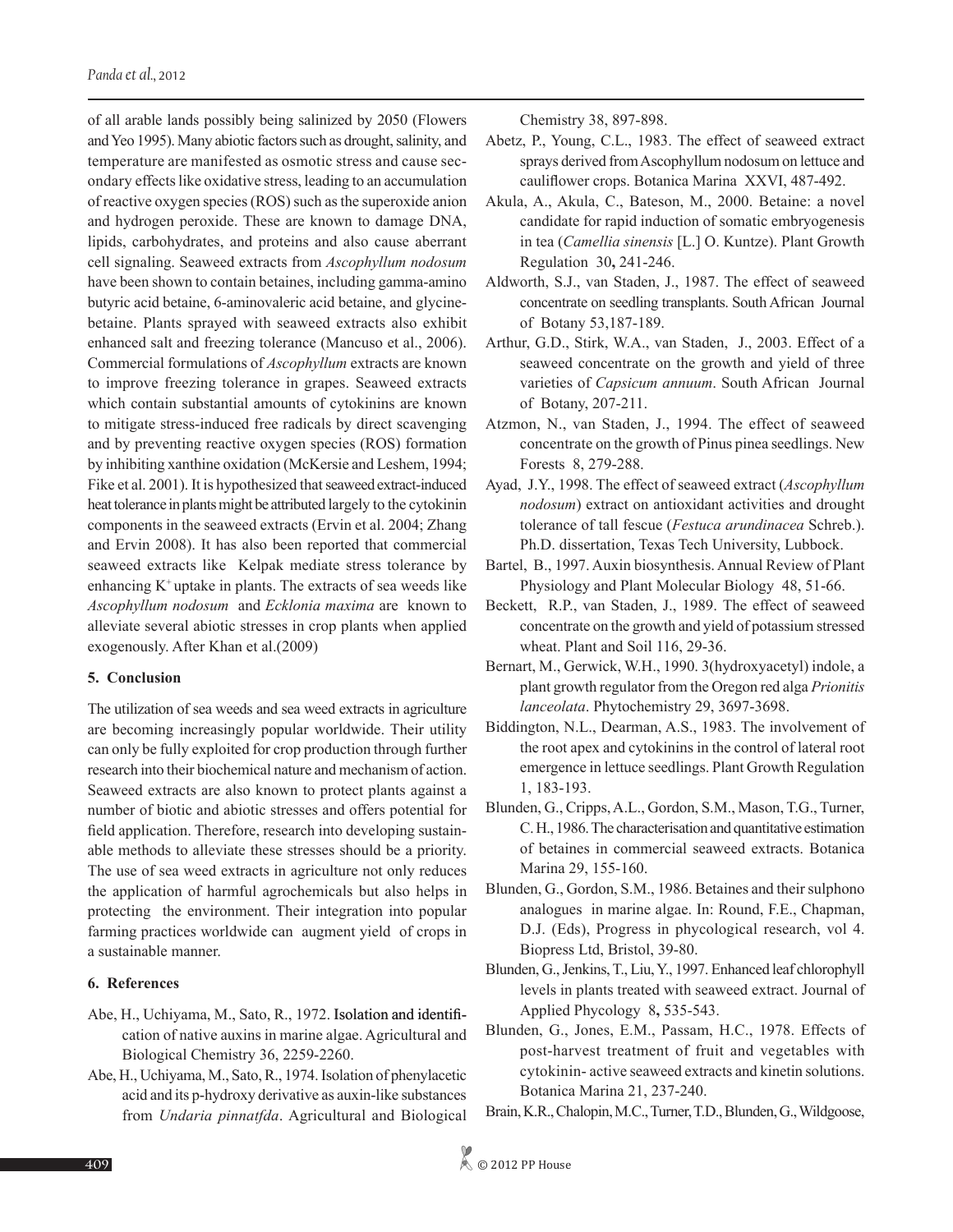P.B., 1973. Cytokinin activity of commercial aqueous seaweed extract. Plant Science Letters 1, 241-245.

- CGIAR, 1978. Farming Systems Research at International Agricultural Research Centre Roam Secretariat Agric Dept. FAO.
- Crouch, I.J., Beckett, R.P., van Staden, J., 1990. Effect of seaweed concentrate on the growth and mineral nutrition of nutrient stressed lettuce. Journal Applied Phycology 2, 269-272.
- Crouch, I.J., Smith, M.T., van Staden, J., Lewis, M.J., Hoad, G.V., 1992. Identification of auxins in a commercial seaweed concentrates. Journal of Plant Physiology 139, 590-594.
- Crouch, I.J., van Staden, J., 1992. Effect of seaweed concentrate on the establishment and yield of greenhouse tomato plants. Journal Applied Phycology 4, 291-296.
- Crouch, I.J., van Staden, J., 1991. Evidence for rooting factors in a seaweed concentrate prepared from *Ecklonia maxima*. Journal of Plant Physiology 137, 319-322.
- Crouch, I.J., van Staden, J., 1993. Evidence for the presence of plant growth regulators in commercial seaweed products**.**  Plant Growth Regulation 13, 21-29.
- Ervin, E.H., Zhang, X., Fike, J., 2004. Alleviating ultraviolet radiation damage on Poa pratensis: II. Hormone and hormone containing substance treatments. Horticultural Science 39,1471-1474.
- Featonby-Smith, B.C., 1984. Cytokinins in *Ecklonia maxima* and the effect of seaweed concentrate on plant growth. Ph.D. thesis, University of Natal, Pietermaritzburg
- Featonby-Smith, B.C., van Staden, J., 1983a. The effect of seaweed concentrate on the growth of tomato plants in nematodeinfested soil. Scientia Horticulture 20, 137-146.
- Featonby-Smith, B.C., van Staden, J., 1987. Effects of seaweed concentrate on grain yield in barley. South African Journal of Botany 53, 125-128.
- Featonby-Smith, B.C., van Staden, J., 1983b. The effect of seaweed concentrate and fertilizer on the growth of Beta vulgaris. Zeitschrift für Pflanzenphysiologie 112,155-162.
- Featonby-Smith, B.C., van Staden, J., 1984. The effect of seaweed concentrate and fertilizer on growth and the endogenous cytokinin content of Phaseolus vulgaris. South African Journal of Botany 3, 375-379.
- Fike, J.H., Allen, V.G., Schmidt, R.E., Zhang, X., Fontenot, J.P., Bagley, C.P., Ivy, R.L., Evans, R.R., Coelho, R.W., Wester, D.B. 2001. Tasco-Forage: I. Influence of a seaweed extract on antioxidant activity in tall fescue and in ruminants. Journal of Animal Science 79, 1011-1021.
- Finnie, J.F., van Staden, J., 1985. Effect of seaweed concentrate and applied hormones on in vitro cultured tomato roots. Journal of Plant Physiology 120, 215-222.

Flowers, T.J., Yeo, A.R., 1995. Breeding for salinity resistance

in crop plants-where next? Australian Journal of Plant Physiology 22, 875-884

- Genard, H., Le Saos, J., Billard, J.P., Tremolieres, A., Boucaud, J., 1991. Effect of salinity on lipid composition, glycine betaine content and photosynthetic activity in chloroplasts of *Suaeda maritima*. Plant Physiology and Biochemistry 29, 421-427
- Gopala, R.P., 1984. Gibberellin-like behaviour of α-tocopherol in green gram *Vigna radiata*. Geobios 11, 21-25
- Hahn, H., de Zacks, R., Kende, H., 1974. Cytokinin formation in pea seeds. Die Naturwissenschaften 61, 170-171
- Hamana, K., Matsuzaki, S., Niitsu, M., Samejima, K., Nagashima, H., 1990. Polyamines of inicellular thermoacidophillic red alga, *Cyanidium caldarium*. Phytochemistry 29, 377-380
- Hartmann, H.T., Kester, D.E., 1983. Plant Propagation: Principles and Practices  $(4<sup>th</sup> Edn.)$ , Englewood Cliffs, USA: Prentice Hall, 234-297.
- Hussain, A., Boney, A.D., 1969. Isolation of kinin-like substances from *Laminaria digitata*. Nature 223, 504-505.
- Hussain, A., Boney, A.D., 1973. Hydrophilic growth inhibitors from *Laminaria* and *Ascophyllum*. New Phytology 72, 403-410.
- IPCC, 2007. Summary for policymakers. In: Parry, M.L., Canziani, O.F., Palutikot, J.P., vander Linden, P.J., Hanson, C.E., (Eds), Climate change 2007: impacts, adaptation and vulnerability. Contribution of Working Group II to the Fourth Assessment Report of the Intergovernmental Panel on Climate Change. Cambridge University Press, Cambridge, UK.
- Jeannin, I., Lescure, J.C., Morot-Gaudry, J.F., 1991. The effects of aqueous seaweed sprays on the growth of maize. Botanica Marina 34, 469-473.
- Jennings, R.C., 1968. Gibberellins as endogenous growth regulators in green and brown algae. Planta 80, 34-42.
- Jensen, A., 1969. Tocopherol content of seaweed and seaweed meal. I. Analytical methods and distribution of tocopherols in benthic algae. Journal of the Science of Food and Agriculture 20, 449-453.
- Khan, W., Rayirath, U.P., Subramanian, S., Jithesh, M.N., Rayorath, P., Mark Hodges, D., Critchley, A.T., Craigie, J.S., Norrie, J., Prithiviraj, P., 2009. Seaweed Extracts as Biostimulants of Plant Growth and Development. Journal of Plant Growth Regulation 28, 386-399.
- Kingman, A.R., Moore, J., 1982. Isolation, purification and quantification of several growth regulating substances in *Ascophyllum nodosum* (Phaeophyta). Botanica Marina 25, 149-153.
- Kowalski, B., Jager, A.K., van Staden, J., 1999. The effect of a seaweed concentrate on the in vitro growth and acclimatization of potato plantlets. Potato Research 42, 131-139